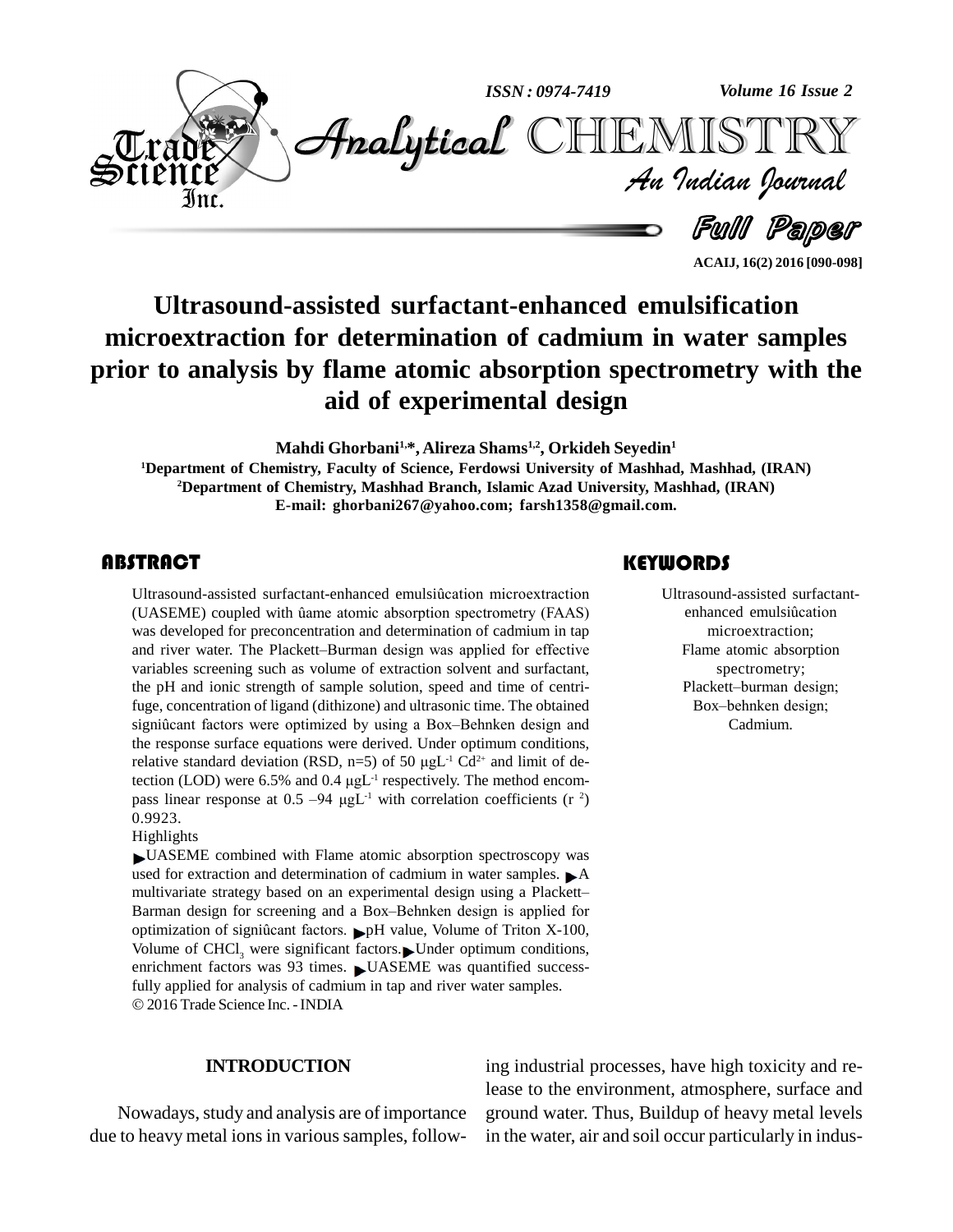trial areas. However, different techniques for metal determination are available, and the atomic spectroscopy methods are applied widely **[1-6]**.

Cadmium is considered to be highly toxicant, even at very low concentrations, it will cause dam age to organs such as the kidneys, liver, lung, bone and blood<sup>[7]</sup>. Cadmium is used extensively in elec- c troplating, some industrial colors, manufacturing some types of batteries. Due to low concentration of these elements in the majority of samples, direct determination of this element is difficult. Thus, sample preparation and preconcentration methods are re quired. The microextraction methods have been usu ally applied as a sample preparation technique. Different microextraction methods have been performed to determine cadmium in various samples including cloud point extraction (CPE) **[8-10]**, single drop to determine cadmium in various samples including cause t<br>cloud point extraction (CPE)<sup>[8-10]</sup>, single drop betwee<br>microextraction (SDME)<sup>[11, 12]</sup>, Dispersive liquid— extract liquid microextraction (DLLME) **[13-16]**, Dynamic ultrasound assisted extraction (DUAE)<sup>[17]</sup>, hollow fi-<br>ber supported liquid membrane extraction<sup>[18]</sup>. Che<br>Dispersive liquid–liquid microextraction is re- ful tool ber supported liquid membrane extraction<sup>[18]</sup>.

cently ionized because the method has high advantages of simplicity, rapidity, low sample volume, low cost, high recovery and a high enrichment fac-<br>tor. In traditional DLLME method, a mixture in-<br>cluding 20–100 µL of a water-insoluble extraction time s tor. In traditional DLLME method, a mixture in solvent, as extraction solvent, with a density higher than water (e.g., tetrachloroethylene or carbon tetsolvent, as extraction solvent, with a density higher che<br>than water (e.g., tetrachloroethylene or carbon tet-eral<br>rachloride) and 0.1–2 mL of a water-soluble sol-ema vent, as disperser agent, [e.g., methanol (MeOH), evance acetone or acetonitrile (ACN)] was rapidly injected ing st<br>with a syringe into 4–10 mL of the aqueous sample action acetone or acetonitrile (ACN)] was rapidly injected in a centrifuge tube and a stable emulsion formed. The emulsion is then centrifuged and the extraction solvent removed from the tube with a syringe and extract analyzed<sup>[19]</sup>. Ultrasound-assisted emulsiûcation **EXECUTE:** is then centrifuged and the extraction atomic<br>Exerce emoved from the tube with a syringe and extract<br><sup>[19]</sup>. Ultrasound-assisted emulsiûcation sample microextraction (UAEME) was developed by cou- mental design using a Plackett-Barman design for pling between DLLME and ultrasound-assisted LLE. In this method, the disperser solvent omits optimization of significant factors such as Volume of from the extraction procedure and ultrasonic en ergy is applied for dispersing of extraction solvent into sample solution **[20]**.

Ultrasound-assisted surfactant-enhanced emulsiûcation microextraction (UASEME) was recently developed for improved traditional DLLME.

In UASEME, ultrasound was used for extraction sol vent dispersion, and surfactant was enhanced to this process. The molecular structure of surfactants is amphipathic because they contain both hydrophobic and hydrophilic groups. The hydrophobic is gener ally a hydrocarbon chain with different member of carbon atoms, which may be linear or branched, and also contains aromatic rings and the hydrophilic group contain polar group (nonionic surfactant) or ionic group (cationic surfactant and anionic surfactant) **[21-23]**. Surfactant reduces the surface tension of ionic group (cationic surfactant and anionic surfac-<br>tant)<sup>[21-23]</sup>. Surfactant reduces the surface tension of<br>water by adsorbing at the liquid–gas interface. They also reduce the interfacial tension between oil and water by adsorbing at the liquid–gas interface. They<br>also reduce the interfacial tension between oil and<br>water by adsorbing at the liquid–liquid interface. Reducing of interfacial tension between two phases cause the droplet radius decrease. Thus, surface area between organic and aqueous phase and efficiency extraction increases **[24]**. Therefore, surfactant can enhance the higher dispersion of organic phase into aqueous phase than traditional disperser agent.

Chemometric as a powerful, practical and useful tool can use for screening and optimization of effective factor in analytical methods. The reagent consumption and analysistime decrease because the number of required experiments reduce. Unlike the traditional analytical methods that one factor at a time studies when the other factors is constant, chemometric enable the simultaneous study of sev eral control factors and the development of math-<br>ematical models that permit assessment of the rel-<br>evance and statistical signiûcance of the factors beematical models that permit assessment of the rel ing studied. This method also can evaluate the inter action effects between the studied variables **[25, 26]**.

*An*ton X-100), pH, ionic strength (concentration of *Indian*<br>*Inally, this*<br>*Indian* and<br>*IISTRY*<br>*Indian Iournal* NaCl), concentration of ligand (dithizone), ultrasound In this study, UASEME combined with flame atomic absorption spectroscopy (FAAS) is used for extraction and determination of cadmium in water sample. Amultivariate strategy based on an experi extraction and determination of cadmium in water<br>sample. A multivariate strategy based on an experi-<br>mental design using a Plackett–Barman design for sample. A multivariate strategy based on an experi-<br>mental design using a Plackett–Barman design for<br>screening and a Box–Behnken design is applied for mental design using a Plackett–Barman design for<br>screening and a Box–Behnken design is applied for<br>optimization of signiûcant factors such as Volume of extraction solvent  $(CCl_{\lambda})$ , volume of surfactant (Tritime, speed and time of centrifuge. Finally, this method is successfully used for preconcentration and determination of Cd in water sample.

CHEMISTRY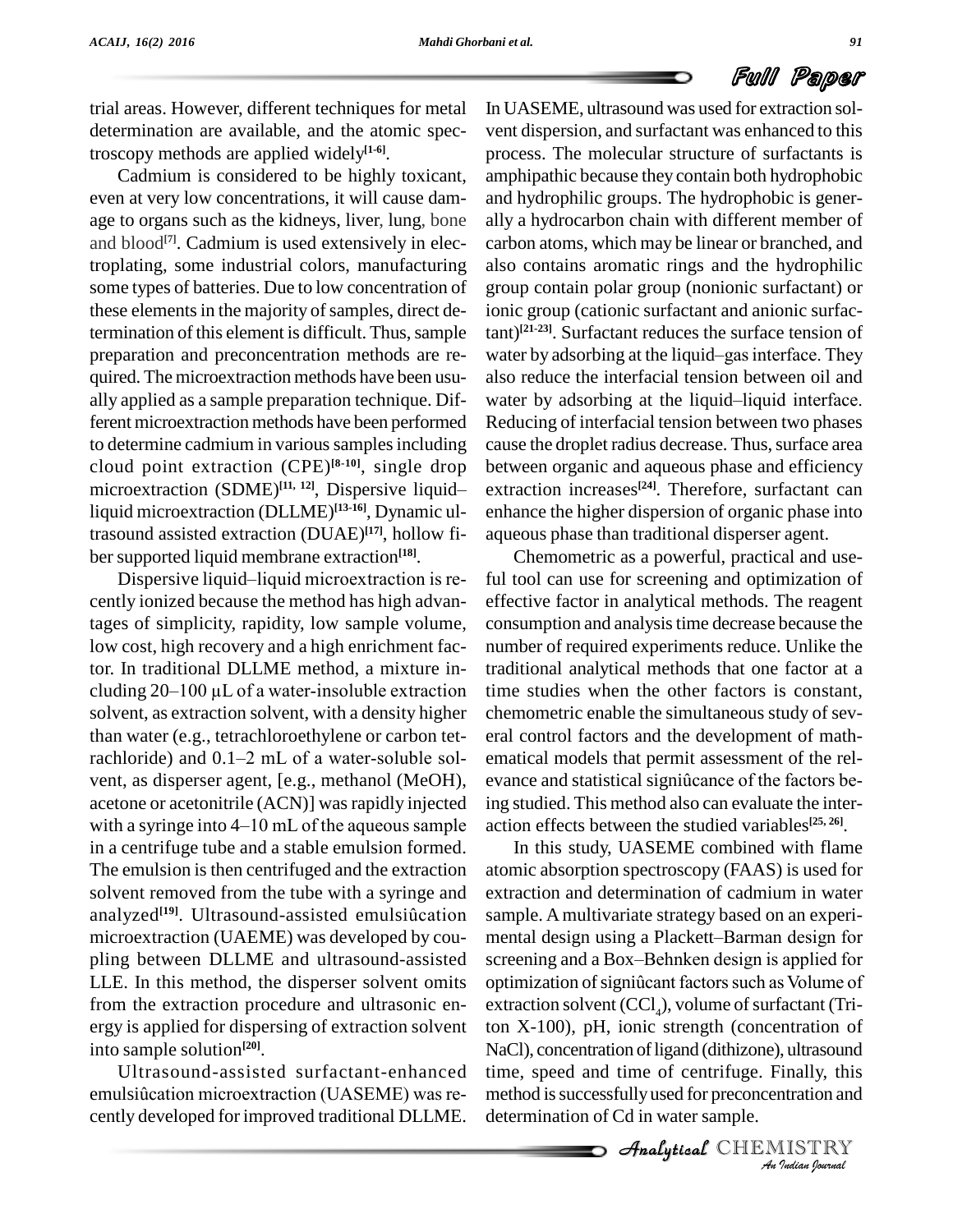### Full Paper **EXPERIMENTAL**

#### **Chemicals and solvents**

Stock standard solution of Cadmium (II) with a concentration of 1000 mg  $L^{-1}$  was obtained by dissolving appropriate amount of Cadmium chloride (Merck, Darmstadt, Germany) in 1% HNO3. A solution of 10<sup>-2</sup> mol L<sup>-1</sup> dithizone (Merck, Darmstadt,  $\frac{10}{2}$ Germany) was prepared by dissolving appropriate amounts of this reagent in CHCl<sub>3</sub>. Triton X-100 (TX-<br>100, Sinopharm Chemical Reagent Co., Ltd., Shang-<br>hai, China) were used as emulsiûers. Ammonium 100, Sinopharm Chemical Reagent Co., Ltd., Shangacetate buffers  $(0.2 \text{mol L}^{-1})$  were prepared by adding anappropriate amount of acetic acid to ammo nium acetate solutions resulting in solutions of pH 4-6. For pH 6.8, a phosphate  $(0.2 \text{mol L}^{-1})$  buffer solution was prepared by adding an appropriate amoun of disodiumhydrogenphosphate to sodium dihydrogenphosphate. Ammoniumchloride buffer solutions (0.2mol  $L^{-1}$ ) were prepared by adding an <sup>of extr</sup> appropriate amount of ammonia to ammonium chloride solutions, resulting in solutions of pH 9 and nitric acid (0.1mol  $L^{-1}$ ) was used to adjust the pH 2.  $\frac{m_{\text{H}}}{L}$ Other chemical reagents including ethanol, chloroform  $(CHCl<sub>2</sub>)$  and acetic acid were all of analytical grade or better.

#### **Instrumental**

A Hitachi Z - 2000 (Hitachi, Japan) ûame atomic absorption spectrometer equipped with a 100 mm<br>burner head, zeeman background correction and an<br>air—acetylene ûame was utilized. A cadmium holburner head, zeeman background correction and an low cathode lamp (Hitachi, Japan) at a wavelength of 228.8 nm was used as a radiation source, oper ated at 7.5 mA with a monochromator slit width of 1.3 nm. The pH values were measured by a pH meter Metrohm 691.Acentrifuge Model Dynamica velocity 18h was used to assist phase separation. The extraction solvent  $(CHCl<sub>3</sub>)$  was homogenized using a compact ultrasonic Hiescher up 100h (100W, 30 kHz) at 30 kHz for 3min.

### $UASEME$  procedure

*Inple solutio*<br> *Vas placed*<br> *ISTRY*<br> *Indian Dournal* A 10ml aqueous sample solution containing 50 <sup>-1</sup> of cadmium ion was placed in a screw cap plus th glass test tube with conical bottom and 1.0 ml buffer,

CHEMISTRY COMPANY

 $5.0 \times 10^{-5}$  mol.L<sup>-1</sup> dithizone and 0.1 % NaCl were added. Subsequently, <sup>a</sup> mixture of <sup>72</sup> µl Triton X- <sup>100</sup> (TX-100) and <sup>137</sup>µl chloroform (as solvent extraction) were rapidly injected into sample solution by a syringe. The tube was homogenized using a compact ultrasonic at 30 kHz for 3min and the solution became turbid. Then, the solution was centrifuged for 4min at 6000 rpm. Fine droplets of the CHCl<sub>2</sub> sediment at the bottom of the test tube. After removing bulk aqueous phase by a syringe, these de mented phase was allowed to evaporate at room<br>temperature. Finally, the residue was dissolved in<br>200µl ethanol and the cadmium concentration was temperature. Finally, the residue was dissolved in 200µl ethanol and the cadmium concentration was determined by ûame atomic absorption spectrometry.

#### **RESULTSAND DISCUSSION**

In order to evaluate main factors which affecting the efûciency of UASEME method, i.e. volume of extraction and emulsifier, pH, ionic strength, ultrasound time, centrifugation time and centrifugation speed, a design with two steps (screening and opti mization) was used for searching the optimal ex perimental conditions.

#### **Screening design**

Screening design is used for examining different factors to reduce the number of effective factors in the extraction efûciency. A particular type of such factors to reduce the number of effective factors in<br>the extraction efficiency. A particular type of such<br>designs is Plackett–Burman design<sup>[26]</sup>. This design is useful as with few experiments it is possible to<br>detect the most important factors that affect<br>significantly the process<sup>[27]</sup>. detect the most important factors that affect signiûcantly the process<sup>[27]</sup>.

Based on the preliminary experiments, at least eight factors might have affected the experimental response in the present work. The factors [volume of extraction solvent (CHCl<sub>2</sub>), volume of surfactant (Triton X-100), pH, ionic strength (concentration of NaCl), concentration of ligand (dithizone), ultrasound time, speed and time of centrifuge were considered during the multivariable approach. The lowest and highest values for each factor are selected from the results of previous experiments. In total the design consists of 15 runs, consists of twelve experiments plus three central points (TABLE 1), to be carried out randomly in order to eliminate the effects of ex-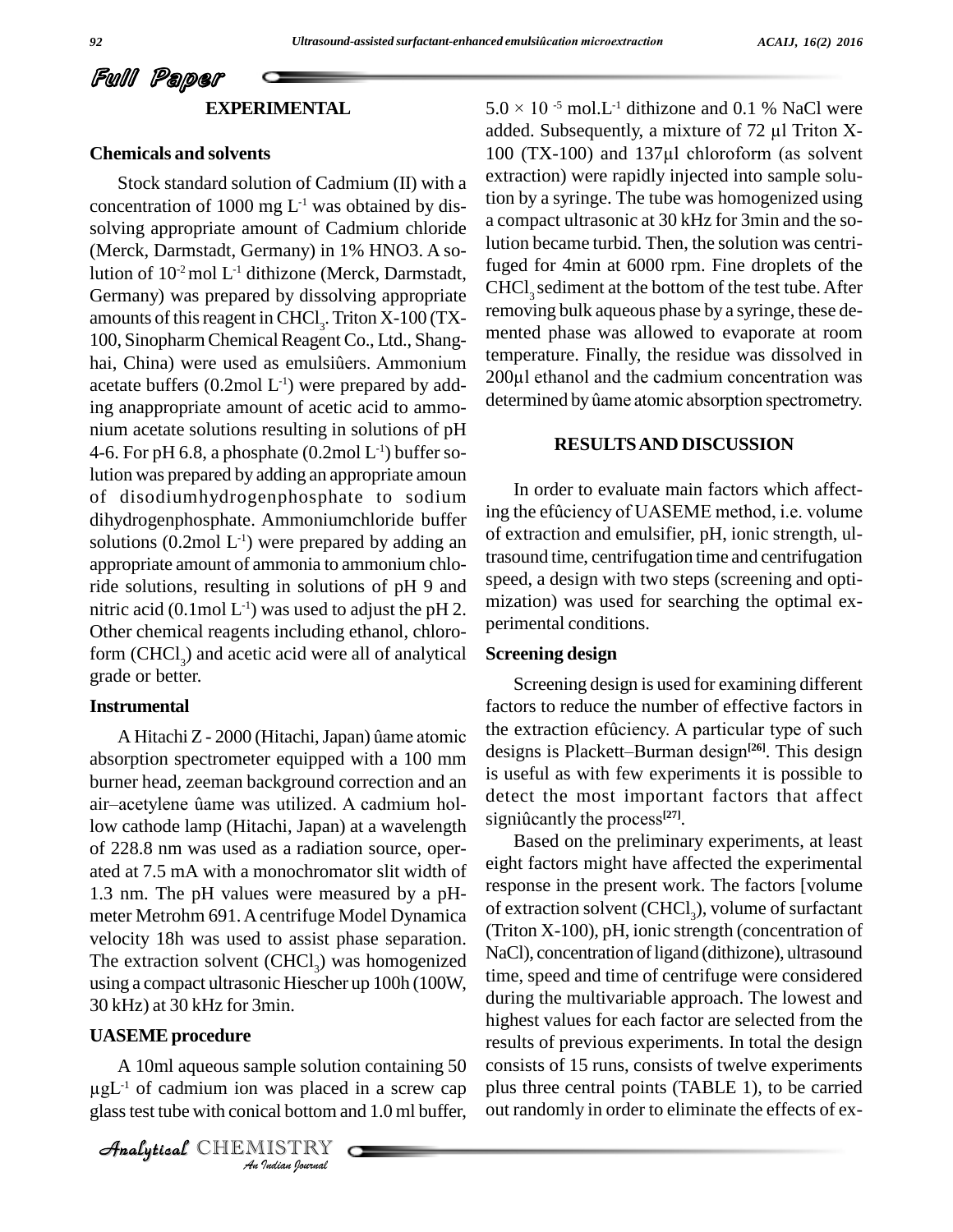|                                                                           | Fulll I |  |
|---------------------------------------------------------------------------|---------|--|
| TABLE 1 : Experimental variables and levels of the plackett-burman design |         |  |

| <b>Factors</b>                                                     |                  |                |                | level            |                    |                  |                    |                  |
|--------------------------------------------------------------------|------------------|----------------|----------------|------------------|--------------------|------------------|--------------------|------------------|
|                                                                    |                  |                |                |                  |                    | $Low(-1)$        |                    | $High(+1)$       |
| $(X1)$ Volume of CHCl <sub>3</sub> (solvent extraction) ( $\mu$ L) |                  |                |                |                  |                    | 40               |                    | 100              |
| $(X2)$ Volume of Triton X-100 (surfactant) ( $\mu$ L)              |                  |                |                |                  |                    | 50               |                    | 150              |
| $(X3)$ pH value                                                    |                  |                |                | 2                |                    | 6                |                    |                  |
| (X4) concentration of ligand(dithizone) (mol/l)                    |                  |                |                |                  | $5 \times 10^{-6}$ |                  | $1.0\times10^{-4}$ |                  |
| $(X5)$ Ionic strength (NaCl concentration; w/v) $(\%)$             |                  |                |                |                  | $\Omega$           |                  | 0.5                |                  |
| (X6) Ultrasound time (min)                                         |                  |                |                | $\Omega$         |                    | 5                |                    |                  |
| (X7) Centrifugation speed (rpm)                                    |                  |                |                |                  |                    | 4000             |                    | 6000             |
| (X8) Centrifugation time (min)                                     |                  |                |                |                  |                    | $\overline{4}$   |                    | 6                |
| Run                                                                | <b>X1</b>        | X2             | X3             | <b>X4</b>        | X5                 | <b>X6</b>        | $\mathbf{X}$       | X8               |
| 1                                                                  | $-1$             | $+1$           | $+1$           | $-1$             | $+1$               | $-1$             | $-1$               | $-1$             |
| 2                                                                  | $+1$             | $-1$           | $+1$           | $+1$             | $-1$               | $+1$             | $-1$               | $-1$             |
| 3                                                                  | $-1$             | $-1$           | $+1$           | $+1$             | $+1$               | $-1$             | $+1$               | $+1$             |
| 4                                                                  | $+1$             | $-1$           | $+1$           | $-1$             | $-1$               | $-1$             | $+1$               | $+1$             |
| 5                                                                  | $-1$             | $+1$           | $-1$           | $-1$             | $-1$               | $+1$             | $+1$               | $+1$             |
| 6                                                                  | $+1$             | $-1$           | $-1$           | $-1$             | $+1$               | $+1$             | $+1$               | $-1$             |
| 7                                                                  | $+1$             | $+1$           | $-1$           | $+1$             | $-1$               | $-1$             | $-1$               | $+1$             |
| 8                                                                  | $+1$             | $+1$           | $-1$           | $+1$             | $+1$               | $-1$             | $+1$               | $-1$             |
| 9                                                                  | $-1$             | $-1$           | $-1$           | $+1$             | $+1$               | $+1$             | $-1$               | $+1$             |
| 10                                                                 | $-1$             | $+1$           | $+1$           | $+1$             | $-1$               | $+1$             | $+1$               | $-1$             |
| 11                                                                 | $+1$             | $+1$           | $+1$           | $-1$             | $+1$               | $+1$             | $-1$               | $+1$             |
| 12                                                                 | $-1$             | $-1$           | $-1$           | $-1$             | $-1$               | $-1$             | $-1$               | $-1$             |
| 13                                                                 | $\boldsymbol{0}$ | $\overline{0}$ | $\theta$       | $\boldsymbol{0}$ | $\boldsymbol{0}$   | $\boldsymbol{0}$ | $\boldsymbol{0}$   | $\boldsymbol{0}$ |
| 14                                                                 | $\boldsymbol{0}$ | $\overline{0}$ | $\overline{0}$ | $\theta$         | $\overline{0}$     | $\overline{0}$   | $\overline{0}$     | $\boldsymbol{0}$ |
| 15                                                                 | $\mathbf{0}$     | $\overline{0}$ | $\theta$       | $\theta$         | $\mathbf{0}$       | $\mathbf{0}$     | $\overline{0}$     | $\boldsymbol{0}$ |



traneous or nuisance variables **[26]**.

An ANOVA test was used to evaluate the data and statistically significant effects were determined

*I* visualized<br> *2* 1)<sup>[28]</sup>. The<br>
of Triton X-<br>*IISTRY* using a t-test with a 95% probability and visualized using main effects Pareto charts (Figure 1) **[28]**. The quantities of Volume of  $\mathrm{CHCl}_3$ , Volume of Triton X-

CHEMISTRY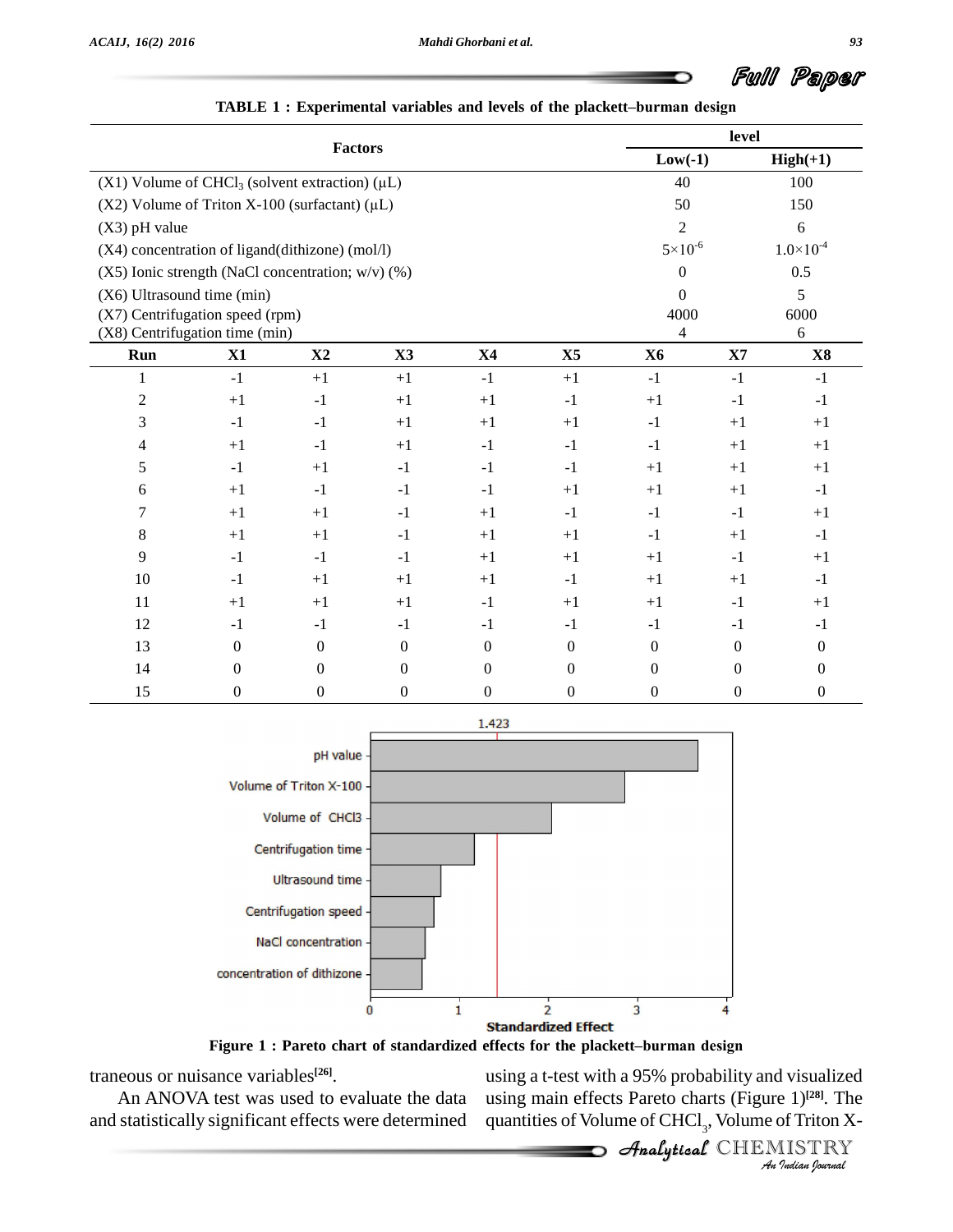100, pH value were statistically important and the the da  $\frac{100}{100}$ , pH value were statistically important and the the quantity of pH value was the most significant factor des 100, pH value were statistically important and the th<br>quantity of pH value was the most significant factor de<br>having a positive effect on the extraction efficiency. A In fact, increasing pH (from 2 to 6) increases com plex formation and the transportation of the Cddithizone complex into the organic phase. Another  $y = b_1 + \sum b_1 x_i + \sum b_{ii} x_i^2 + \sum b_{ij} x_i x_j$ signiûcant variables were Volume of Triton X-100 and Volume of CHCl<sub>3</sub> respectively. Moreover, ionic<br>strength, ultrasound time, centrifugation speed and<br>concentration of dithizone revealed no significant strength, ultrasound time, centrifugation speed and concentration of dithizone revealed no significant effect on extraction efficiency (Figure 1).

Therefore, the factors considered in the next op-<br>ization step were pH value, Volume of Triton X-<br>data sh<br>Nolume of CHCl<sub>3</sub>. Another factors were ûxed at appropriate values (NaCl: 0.1%, centrifugation time: four min, centrifugation speed: 6000 rpm, ul-<br>trasound time: three min and concentration of<br>dithizone: 5.0×10<sup>-6</sup> molL<sup>1-</sup>). trasound time: three min and concentration of  $-6$  mol $L^{1}$ ).

#### **Optimization design**

The next step in the present study was the opti mization of the three factors chosen from the ûrst screening design. A box-behnken design was used<br>in order to obtain the bost recognes. The examined  $y = 6.35433 + 5.8122X_1 + 5.23571X_2 + 9.5068X_3$ in order to obtain the best response. The examined<br>levels of factors are given in TABLE 2.  $-0.0187 \frac{x^2}{4} - 0.03931 \frac{x^2}{4} - 4.65991 \frac{x^2}{4}$ levels of factors are given in TABLE 2.

the data. An important factor is the model order for describes the data and predicts a response accurately. A quadratic model can usually used in this design which a second order polynomial model and can be expressed as the following equation:

timization step were pH value, Volume of Triton X-<br>100, Volume of CHCl<sub>3</sub>. Another factors were  $\hat{u}$ xed<br>polynominal equations. The coefficients of determiwhere Y is the response variable (relative area), Xi, Xj ( $i = 1,4$ ;  $j = 1,4$  and  $i = j$ ) are the predictors (the independent variables),  $b_0$  is the intercept, and  $b_i$ ,  $b_{ii}$ , and  $b_{ij}$  are constant regression coefûcients of the model **[29, 30]**. This design shows that at least 15 run is needed for three variables. The experimental data showed good agreement with the second order run is needed for three variables. The experimental<br>data showed good agreement with the second order<br>polynominal equations. The coefûcients of determination,  $R^2$  and  $R^2$  adjusted, were 96.40 and 89.91 respectively which were statistically acceptable at  $p < 0.05$  levels. The large adjusted  $R^2$  value indicates a good relationship between the experimental data and the ûtted model<sup>[31]</sup>. The analysis of the obcates a good relationship between the experimental data and the ûtted model<sup>[31]</sup>. The analysis of the obtained results byregression analysis of Box-Behnken design is shown in TABLE 3, and makes it possible to obtain the following equation:

The type of model applied to reflect a trend in  $-0.00761 X_1 X_2 - 0.17861 X_1 X_2 + 0.00521 X_2 X_3$ 

| <b>Factors</b>                                                   | level     |           |            |  |
|------------------------------------------------------------------|-----------|-----------|------------|--|
|                                                                  | $Low(-1)$ | Center(0) | $High(+1)$ |  |
| $(X1)$ Volume of Triton X-100 (surfactant) ( $\mu$ L)            | 40        | 120       | <b>200</b> |  |
| (X2) Volume of CHCl <sub>3</sub> (solvent extraction) ( $\mu$ L) | 10        | 55        | 100        |  |
| $(X3)$ pH value                                                  |           | 5.5       | Q          |  |

|  | TABLE 2 : The experimental variables, levels and center points of the box-behnken design |  |
|--|------------------------------------------------------------------------------------------|--|
|--|------------------------------------------------------------------------------------------|--|

| TABLE 3 : Results of regression analysis of box-behnken design |  |
|----------------------------------------------------------------|--|
|----------------------------------------------------------------|--|

| <b>Term</b>    | Coefficient | <b>Standard error Coefficient</b> | T        | P - value |
|----------------|-------------|-----------------------------------|----------|-----------|
| Constant       | 6.35433     | 3.63195                           | 0.833    | 0.443     |
| X1             | 5.81220     | 0.71402                           | 8.140    | 0.000     |
| X2             | 5.23571     | 1.15143                           | 4.547    | 0.006     |
| X <sub>3</sub> | 9.50680     | 1.67357                           | 5.681    | 0.002     |
| X1X1           | $-0.01870$  | 0.00250                           | $-7.583$ | 0.001     |
| X2X2           | $-0.03931$  | 0.00781                           | $-5.046$ | 0.004     |
| X3X3           | $-4.65991$  | 1.28174                           | $-3.620$ | 0.015     |
| X1X2           | $-0.00761$  | 0.00412                           | 1.815    | 0.129     |
| X1X3           | $-0.17861$  | 0.05410                           | $-3.300$ | 0.021     |
| X2X3           | 0.09521     | 0.09621                           |          |           |

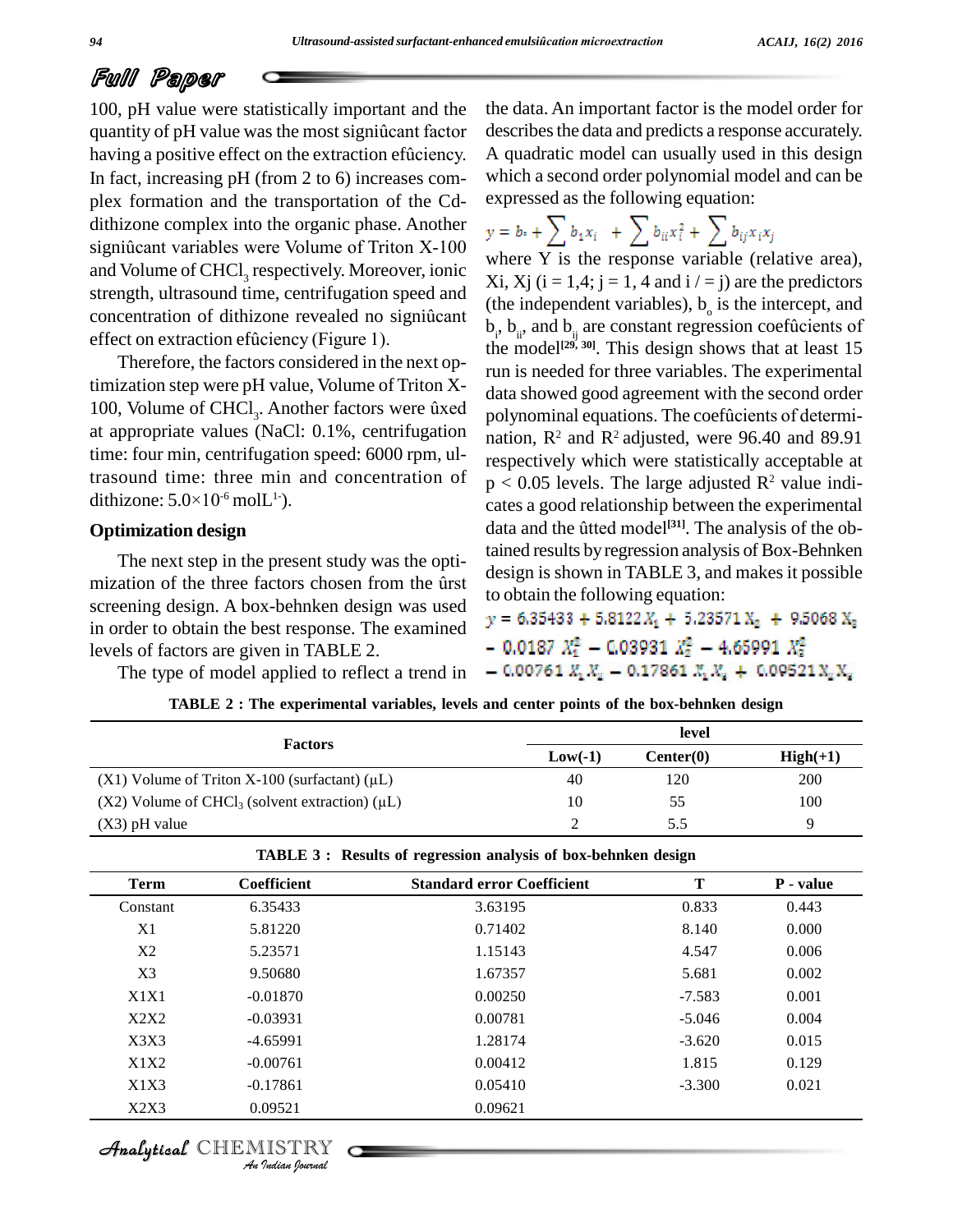



**Figure 2 : Response surfaces for the box-behnken colume of solvent**<br>**Figure 2 : Response surfaces for the box-behnken** wa<br>**design(a)** Volume of surfactant – PH, Volume of solvent **120 120 120 120 120 V V**<br>**120 µ**(b) **Volume of solvent - PH, Volume of solvent 120 µ**(b) **Volume of solvent - PH, Volume of surfactant <sup>55</sup> µl (c) Volume of solvent - Volume of surfactant, PH 5.5**

Figure 2 shows the response (extraction recov ery, ER%) to variables and it depicts the response Figure 2 shows the response (extraction recovery, ER%) to variables and it depicts the response surface plots of ER versus significant variables. The surface plot (Figure 2a and 2b) showed existence of surface plots of ER versus significant variables. The<br>surface plot (Figure 2a and 2b) showed existence of<br>a significant positive interaction between the volume of solvent extraction, volume of surfactant and pH (with increasing pH, volume of solvent extraction and volume of surfactant, the ER% slightly in-<br>creases). This may be attributed to the fact that when<br>pH increases, the formation of Cd –dithizon comcreases). This may be attributed to the fact that when

plex and transition of complex into extraction sol vent increase. Figure  $2c$  showed that the ER % highly increases when Volume of solvent and surfactant increase. According to the overall results and optimi zation plot (Figure 3), the following experimental crease. According to the overall results and optimization plot (Figure 3), the following experimental conditions were chosen: Volume of CHCl<sub>3</sub>, 137  $\mu$ l; zation plot (Figure 3), the following experimental<br>conditions were chosen: Volume of CHCl<sub>3</sub>, 137 µl;<br>Volume of Triton X-100, 72 µl and pH value, 6.8.

### **Effect of coexisting ions**

Dithizone can be reacted with many metal ion within a wide pH range and a nonionic complex<br>formed. However, the metal-dithizone complexes<br>may be co-extracted into acceptor phase with formed. However, the metal-dithizone complexes analyte. To study the interferences of metal ion on may be co-extracted into acceptor phase with<br>analyte. To study the interferences of metal ion on<br>extraction procedures, 10 ml solution contain 50  $\mu$ g analyte. To study the interferences of metal ion on<br>extraction procedures, 10 ml solution contain 50  $\mu$ g<br>l<sup>-1</sup> of Cd<sup>2+</sup> and 5000  $\mu$ g l<sup>-1</sup> of each ion metal were extracted under the optimized conditions. Some of the species tested, such as  $Hg^{2+}$ ,  $Pb^{2+}$ ,  $Cu^{2+}$  and Ni<sup>2+</sup> did interfere (TABLE 4).

### **Evaluation of performance of the method**

 $0.0001 \, \frac{C_{cd}^2 + 0.033}{4}$  within a dynamic range from *Indian Journal*  $t^{-1}$ , was 93 times. Under optimal conditions, the limits of detection (LOD), linear calibration ranges, the relative standard deviation (RSD) and other characteristics of the method were calculated to evaluate the analytical performance of the proposed method. Three replicate extractions were performed for each con centration level. The calibration line showed a good replicate extractions were performed for each concentration level. The calibration line showed a good<br>linearity over the ranges of  $0.5 - 94 \mu gL^{-1}$  with corlinearity over the ranges of  $0.5 - 94 \mu g L^{-1}$  with correlation coefficients (r <sup>2</sup>) 0.9923 and the regression equation after the extraction procedure was A= 0.0093  $C_{cd}$ <sup>2+</sup> -0.005. The limit of detection (LOD), was calculated as the ratio between three times the standard deviation of blank signal and the slope of was calculated as the ratio between three times the<br>standard deviation of blank signal and the slope of<br>calibration curve after preconcentration, was  $0.4\mu$ g L -1 . The relative standard deviation (RSD) for the calibration curve after preconcentration, was  $0.4 \mu$ g analysis of ûve replicate solution containing 50 µgL <sup>1</sup>Cd 2+ was 6.5%. Enrichment factor, calculated as the slope ratio of two calibration curves for Cd<sup>2+</sup> with and without preconcentration, calibration curve before the preconcentration procedure was  $A =$ before the preconcentratio<br>0.0001  $C_{cd}^{2+}$  + 0.033 within<br>100 to 2000µg L<sup>-1</sup>, was 93 ti

### **Analysis of realsamples**

In order to test the applicability of the proposed

**Analytical** CHEMISTRY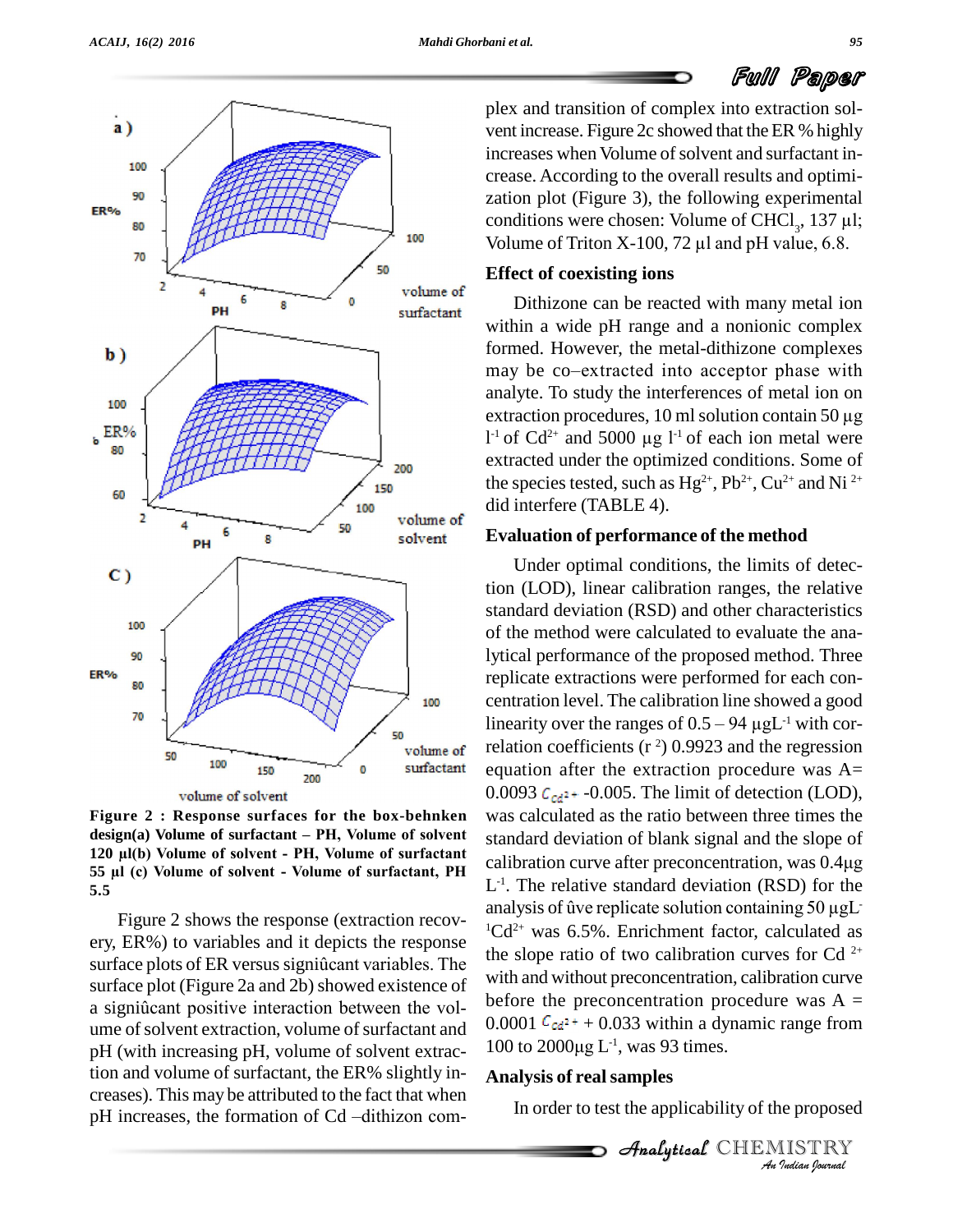

**TABLE 4 : Effect** of **diverse** ions on the determination of 50 µg L<sup>-1</sup>of cadmium<br>TABLE 4 **:** Effect of diverse ions on the determination of 50 µg L<sup>-1</sup>of cadmium Figure 3 : Optimization plate for response(ER%). Dashed line and red line indicated the maximum of ER% and the **factor values after optimization, respectively**

| <b>Coexisting ions</b>                                                                                           | Recovery $(\% )$ |  |
|------------------------------------------------------------------------------------------------------------------|------------------|--|
|                                                                                                                  | 96.3             |  |
| $Ag^{+}$<br>$Hg^{2+}$<br>$Co^{3+}$<br>$Pb^{2+}$<br>$Fe^{3+}$<br>$Cu^{2+}$<br>$Ni^{2+}$<br>$As^{3+}$<br>$Zn^{2+}$ | 92               |  |
|                                                                                                                  | 97               |  |
|                                                                                                                  | 85.8             |  |
|                                                                                                                  | 103              |  |
|                                                                                                                  | 93               |  |
|                                                                                                                  | 92               |  |
|                                                                                                                  | 105.1            |  |
|                                                                                                                  | 96               |  |

 $\frac{Cr^{3+}}{TRBLE 5:}$  Results (mean ±standard deviation based on three replicate analysis) of determination of cadmium in **real sample Sample Spike** ( $\mu$ g.l<sup>-1</sup>) <sup>1</sup><sub>1</sub><sup>1</sup><sub>2</sub> **Found** (**µg.l**<sup>1</sup>)<sup>2</sup>

 $3^{3+}$  99

| <b>Sample</b>            | Spike $(\mu g. l^{\mathsf{T}})$ | Found $(\mu g, l^{\mathsf{T}})$ | Recovery $(\% )$         |
|--------------------------|---------------------------------|---------------------------------|--------------------------|
| Tap water <sup>a</sup>   | 0                               | $ND^b$                          |                          |
|                          | 10                              | $9.62 \pm 0.5$                  | 96.2                     |
|                          | 50                              | $49.15 \pm 0.6$                 | 98.3                     |
| River water <sup>c</sup> | 0                               | $7.2 \pm 0.4$                   | $\overline{\phantom{0}}$ |
|                          | 10                              | $16.3 \pm 0.7$                  | 94.77                    |
|                          | 50                              | $58.59 \pm 0.4$                 | 102.4                    |

**a Obtained from mashhad; b Not detected; c Obtained from torghabeh.**

 $Cr^{3+}$ 

CHEMISTRY COMPANY

tap and river water (obtained of Mashhad and 2.18% *Indianed of*<br>*Indian Indiane*<br>*Indianel*<br>*IISTRY*  $\alpha$  and Tiver water (obtained of Masiliad and  $\alpha$  2.18%) UASEME method for the analysis of real samples, pretreated as describedin Section 2.3 extracted using UASEME method and determined by FAAS. The recoveries for the spiked samples were in accept-

able range of  $94.6-103.1\%$  and the RSDs were from 2.18% to 5.06%. (TABLE 5).

#### **CONCLUSION**

Ultrasound-assisted surfactant-enhanced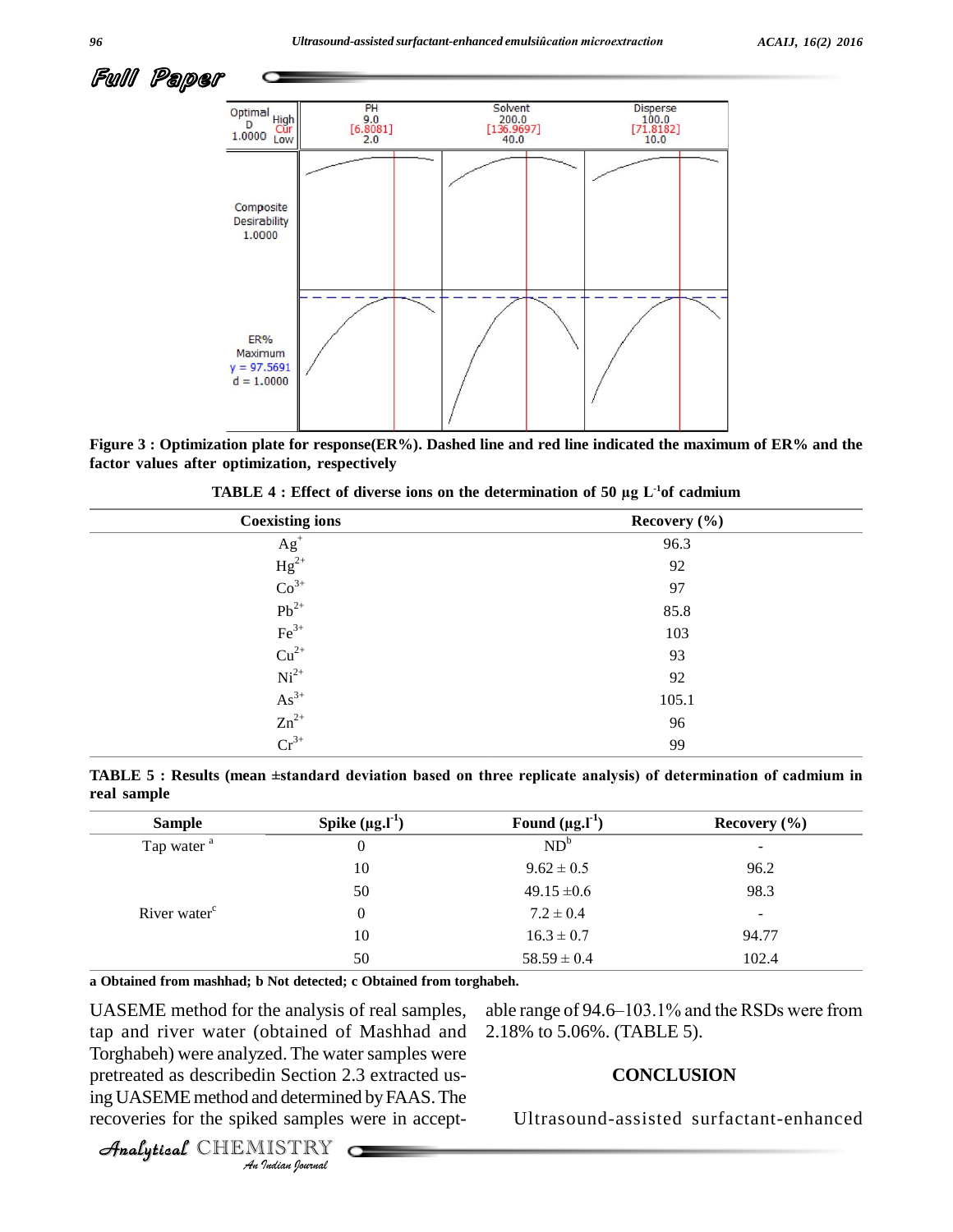emulsiûcation microextraction (UASEME) proce- [6] dure combined with FAAS was successfully used for preconcentration and determination of cadmium at trace levels. Using of multivariate chemometric techniques is a powerful aid to obtain the optimum<br>condition for the properties he IJA SEME are a days. [7] condition for the extraction by UASEME procedure. <sup>17</sup><br>Thus, a multivariate strategy based on an experi-<br>mental design using a Plackett–Barman design for Thus, a multivariate strategy based on an experi mental design using a Plackett–Barman design for screening and a Box–Behnken design is applied for optimization of signiûcant factors. This method [8] showed a good repeatability, high enrichment factor and extraction recovery for the analysis of real samples.

#### **ACKNOWLEDGMENT**

The authors gratefully acknowledge the support of this research by Department of Chemistry, Mashhad Branch, Islamic Azad University, Mashhad, Islamic Republic of Iran.

#### **REFERENCES**

- [1] E.Bulska, M.Wałcerz, W.Jędral, A.Hulanicki; Online preconcentration of lead and cadmium for flame atomic absorption spectrometry using a flow-through electrochemicalmicrocell,Anal.Chim.Acta, **357**,133- 140 **(1997)**.
- **[2]** M.A.Bolshov, C.F.Boutron, F.M.Ducroz, 140 (**1997**). [1]<br>M.A.Bolshov, C.F.Boutron, F.M.Ducroz,<br>U.Görlach, O.N.Kompanetz, S.N.Rudniev, B.Hutch; Direct ultratrace determination of cadmium inAnt arctic and Greenland snow andice by laser atomic fluorescence spectrometry, Anal.Chim.Acta, **251**, 169-175 **(1991)**.
- **[3]** C.G.Bruhn, F.E.Ambiado, H.J.Cid, R.Woerner, J.Tapia, R.Garcia; Analytical evaluation of a tung sten coil atomizer for cadmium, lead, Chromium, Manganese, Nickel and cobalt determination by electrothermal atomic absorption spectrometry, Anal.Chim.Acta, **306**, 183-192 **(1995)**.
- [4] A.Deval, J.Sneddon; Determination of cadmium and lead in blood reference samples by simultaneous graphite furnace atomic absorption spectrometry, Microchem.J., **52**, 96-100 **(1995)**.
- **[5]** Z.S.Liu, S.D.Huang; Determination of copper and cadmiumin sea water by preconcentration and electrothermal atomic absorption spectrometry, Anal.Chim.Acta, **267**, 31-37 **(1992)**.
- **[6]** R.Ma,W.Van Mol, F.Adams; Determination of cad mium, Copper and lead in environmental samples, An evaluation of flow injection on-line sorbent extraction for flame atomic absorption spectrometry, Anal.Chim.Acta, **285**, 33-43 **(1994)**.
- **[7]** H.Matusiewicz,M.Krawczyk; Determination of cad mium and lead in reference materials by volatile species generation with in situ trapping flame atomic absorption spectrometry, Microchem.J., **83**, 17-23 **(2006)**.
- **[8]** J.L.Manzoori, H.Abdolmohammad-Zadeh, M.Amjadi; Ultratrace determination of cadmiumby cold vapor atomic absorption spectrometry after preconcentration with a simplified cloud point extraction methodology,Talanta, **71**, 582-587 **(2007)**.
- **[9]** P.Wu, Y.Zhang, Y.Lv, X.Hou; Cloud point extraction-thermospray flame quartz furnace atomic absorption spectrometry for determination of ultratrace cadmiumin water and urine, Spectrochim.Acta Part B, **61**, 1310-1314 **(2006)**.
- **[10]** L.M.Coelho, M.A.Z.Arruda; Preconcentration pro cedure using cloud point extraction in the presence of electrolyte for cadmium determination by flame atomic absorption spectrometry, Spectrochim.Acta Part B, **60**, 743-748 **(2005)**.
- **[11]** S.Nazari; Determination of trace amounts of cad mium by modified graphite furnace atomic absorption spectrometry after liquid phasemicroextraction, Microchem.J., **90**, 107-112 **(2008)**.
- **[12]** S.Nazari;Liquid phasemicroextraction and ultratrace determination of cadmium by modified graphite furnace atomic absorption spectrometry, J.Hazard.Mater., **165**, 200-205 **(2009)**.
- **[13]** M.Chamsaz, A.Atarodi, M.Eftekhari, S.Asadpour, M.Adibi; Vortex-assisted ionic liquid microextraction coupled to flame atomic absorption spectrometry for determination of trace levels of cadmium in real samples, J.Advanced Research, **4**, 35-41 **(2013)**.
- **[14]** E.Zeini Jahromi, A.Bidari, Y.Assadi, M.R.Milani samples, J.Advanced Research, 4, 35-41 (2013).<br>E.Zeini Jahromi, A.Bidari, Y.Assadi, M.R.Milani<br>Hosseini, M.R.Jamali; Dispersive liquid–liquid microextraction combined with graphite furnace atomic absorption spectrometry: Ultra trace deter mination of cadmium in water samples, Anal.Chim.Acta, **585**, 305-311 **(2007)**.
- based ultrasound-assisted dispersive liquid-liquid 19411<br>*Indiana*<br>*P* determina<br>*IISTRY*<br>*IISTRY*<br>*Indian Iournal* based unrasound-assisted dispersive inquid-inquid-<br>microextraction combined with electrothermal atomic **[15]** S.Li, S.Cai, W.Hu, H.Chen, H.Liu; Ionic liquid- Anal.Chim.Acta, **585**, 305-311 (**2007**).<br>S.Li, S.Cai, W.Hu, H.Chen, H.Liu; Ionic liquid-<br>based ultrasound-assisted dispersive liquid–liquid absorption spectrometry for a sensitive determination of cadmium in water samples, Spectrochim.Acta Part B, **64**, 666-671 **(2009)**.

CHEMISTRY